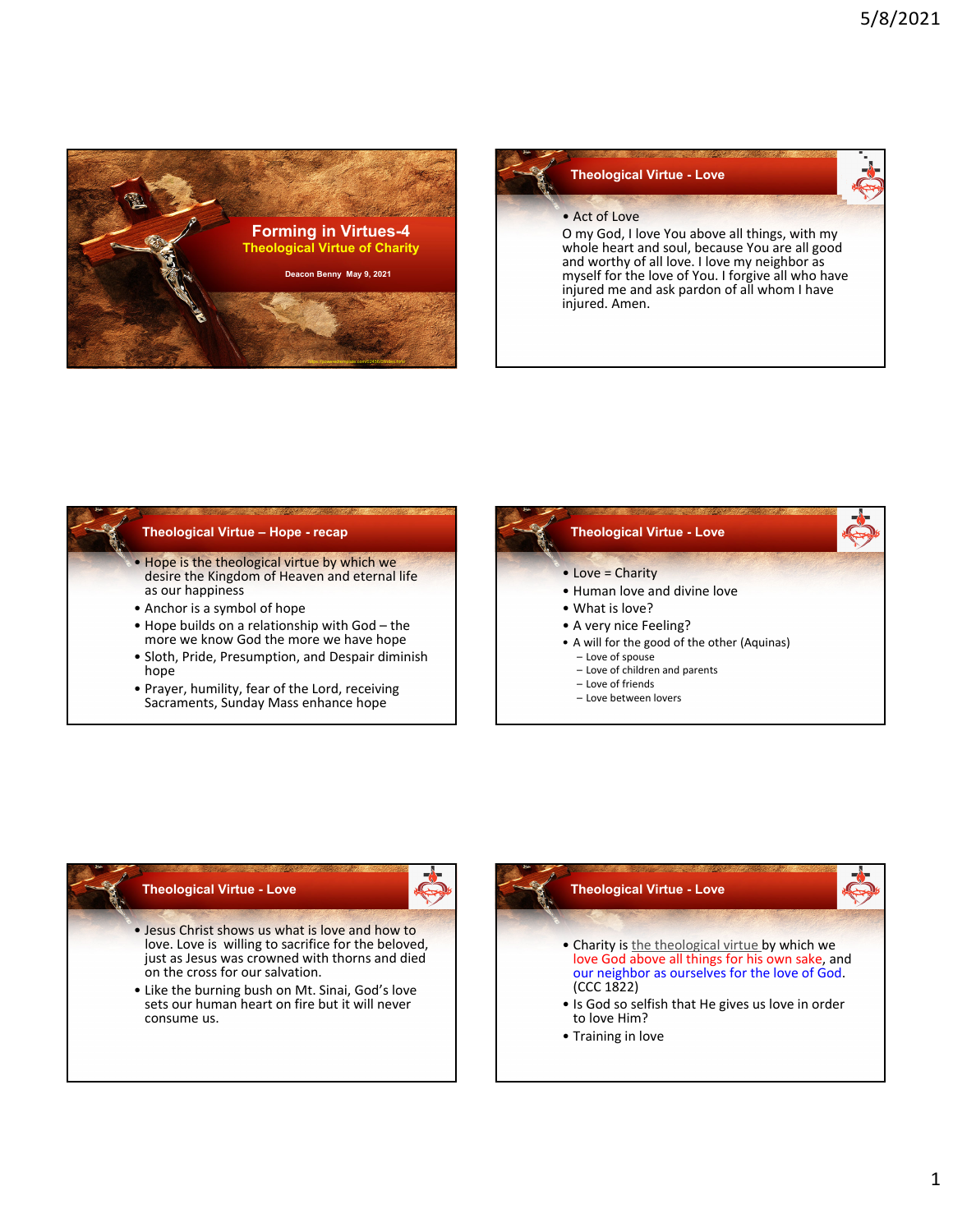## **Theological Virtue - Love**

- Charity is a supernatural gift given to us by God so that we, who are loved by God, are able to love God in a free gift of self. It imparts spiritual freedom, the freedom of a child confident in the Father's love for His children.
- It is not motivated by fear or a desire for reward.
- It is the response to the free gift of God's love